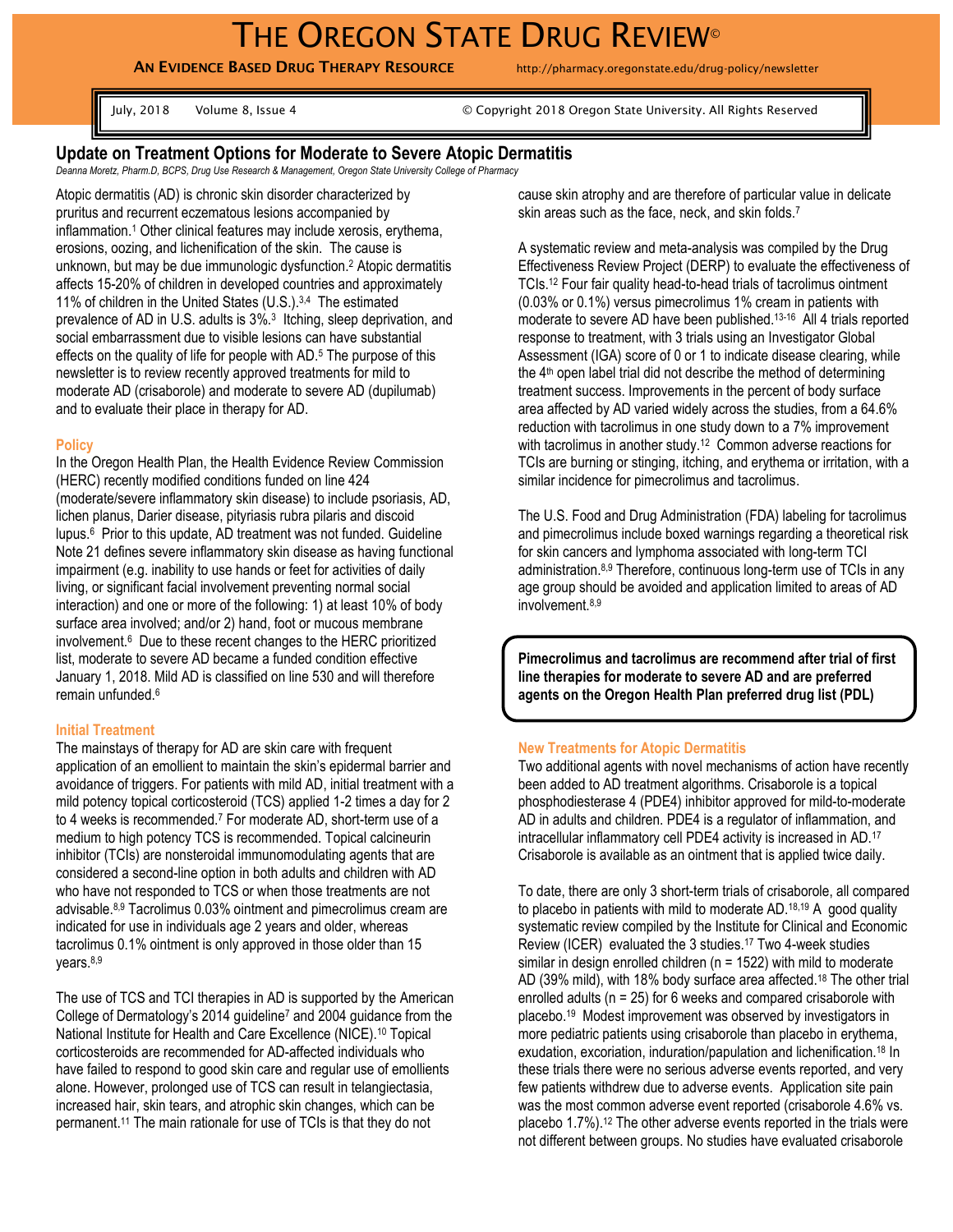The second new therapy approved by the FDA for systemic management of AD is dupilumab. Dupilumab is an injectable interleukin (IL)-4 receptor antagonist approved for use in adults with moderate to severe AD not controlled with topical therapy.<sup>20</sup> Binding the interleukin-4 receptor by dupilumab results in inhibition of IL-4 and IL-13 signaling which alters cell mediated immune responses and improves epidermal barrier abnormalities in AD.<sup>21</sup> Dupilumab therapy is initiated with a 600 mg subcutaneous (SC) injection loading dose followed by 300 mg SC every other week.<sup>20</sup>

In clinical trials, a 5-point Investigator Global Assessment (IGA) scale ranging from 0 (clear) to 4 (severe) was used to assess changes in the severity of skin lesions. In 2 placebo-controlled trials, the number of patients with clear or almost clear with at least a 2 point reduction in the Investigator Global Assessment (IGA) scale was higher with dupilumab every other week and weekly compared with placebo with an absolute risk reduction (ARR) of 27-28% and a number needed to treat (NNT) of 4.<sup>22</sup> A trial comparing dupilumab plus a TCA to placebo in adult patients with moderate to severe AD found the combination to be more effective than placebo (ARR 27%/NNT 4). <sup>23</sup> The most common adverse reactions were injection site reactions and conjunctivitis.<sup>20</sup> Limitations of the dupilumab trials include: 1) insufficient duration of the trials to assess long-term safety and 2) the trials only enrolled adults, although AD is more prevalent in children.

Safety and efficacy of dupilumab in pediatric patients has not been established, although trials are currently being conducted in this population. Clinical trials are currently underway with other biologics including ustekinumab, secukinumab, and apremilast to assess their efficacy in treating patients with moderate to severe AD.<sup>1</sup> **Table 1** summarizes the mechanism, dosage form and FDA approved populations for the 4 second-line drugs FDA-approved to treat AD after first line therapy with TCS has failed or is contraindicated.

|                    | Table 1. Drug Information for Second-Line Atopic Dermatitis |
|--------------------|-------------------------------------------------------------|
| Therapeutic Agents |                                                             |

| Generic<br>Name                                                                                          | Trade<br>Name         | <b>Mechanism</b>         | Dosage Form                        | FDA-<br>Approved<br><b>Population</b> |  |
|----------------------------------------------------------------------------------------------------------|-----------------------|--------------------------|------------------------------------|---------------------------------------|--|
| Crisaborole                                                                                              | Eucrisa™              | PDE4<br>inhibitor        | Ointment                           | Mild to<br>moderate<br>AD             |  |
| Pimecrolimus                                                                                             | Elidel®               | Calcineurin<br>inhibitor | 1% Cream                           | Mild to<br>moderate<br>AD             |  |
| Tacrolimus                                                                                               | Protopic <sup>®</sup> | Calcineurin<br>inhibitor | $0.03%$ and<br>$0.1\%$<br>Ointment | Moderate to<br>severe AD              |  |
| Dupilumab                                                                                                | Dupixent <sup>®</sup> | Monoclonal<br>antibody   | Subcutaneous<br>Injection          | Moderate to<br>severe AD              |  |
| Abbreviations: AD = Atopic Dermatitis; FDA = Food and Drug<br>Administration; PDE4 = Phosphodiesterase 4 |                       |                          |                                    |                                       |  |

# **Conclusion**

In conclusion, first line pharmacologic therapy for AD is topical steroids. If TCS therapy is not effective or contraindicated, TCI therapy should be initiated. Crisaborole is a possible alternative to TCS or TCI treatments for patients with mild to moderate AD. For patients with moderate to severe AD unresponsive to topical therapy or systemic therapy with immunomodulators (i.e. cyclosporine, methotrexate, or azathioprine), dupilumab has proven efficacy in managing AD symptoms, although long-term safety has not been adequately evaluated.

The Fee-For-Service (FFS) PA criteria for TCIs and crisaborole requires: 1) documentation of functional impairment due to moderate or severe AD and 2) documented contraindication, intolerance or failed trial of at least 2 first line agents indicated for treatment of moderate to severe AD (topical steroids). The FFS PA criteria for dupilumab requires: 1) documentation of moderate to severe AD, 2) patient age  $\geq$  18 years, and 3) trial of at least 2 first line therapies for moderate to severe AD including moderate to high potency TCS, phototherapy, TCIs, or oral immunomodulators.



**Table 2:** Comparative Monthly Costs of Atopic Dermatitis Treatments

\*Based on commonly prescribed maintenance doses as of July 2018

*Peer Reviewed By: Alex Ortega, M.D., Assistant Professor of Dermatology, Oregon Health and Science University.*

### References:

- 1. Nomura T, Kabashima K. Advances in atopic dermatitis in 2015. *Journal of Allergy and Clinical Immunology.* 2016;138(6):1548- 1555.
- 2. Weidinger S, Novak N. Atopic dermatitis. *Lancet.*  2016;387(10023):1109-1122.
- 3. Silverberg JI, Hanifin JM. Adult eczema prevalence and associations with asthma and other health and demographic factors: a US population-based study. *J Allergy Clin Immunol.*  2013;132(5):1132-1138.
- 4. Shaw TE, Currie GP, Koudelka CW, Simpson EL. Eczema prevalence in the United States: data from the 2003 National Survey of Children's Health. *The Journal of investigative dermatology.* 2011;131(1):67-73.
- 5. Beattie\* PE, Lewis-Jones MS. A comparative study of impairment of quality of life in children with skin disease and children with